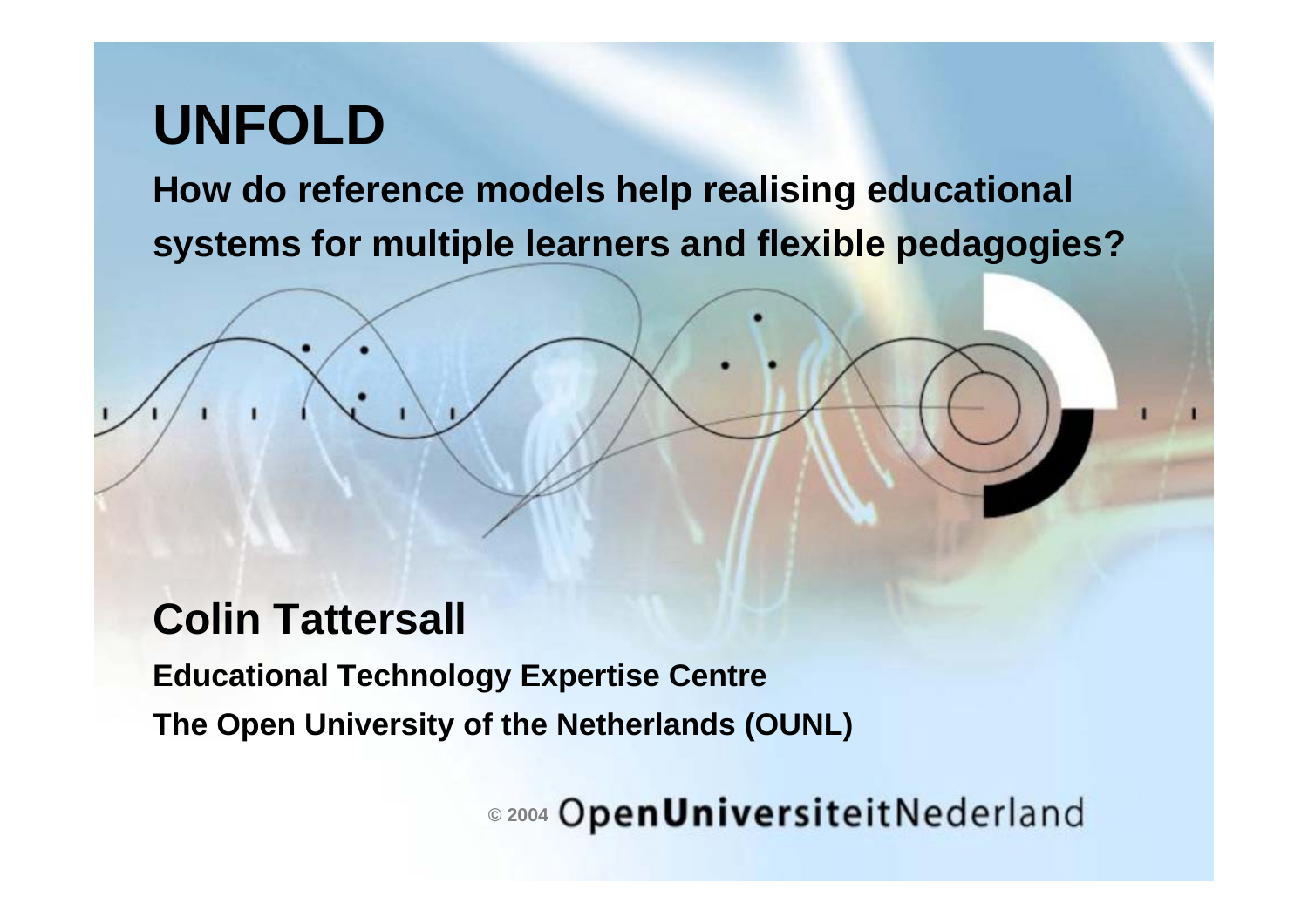#### IMPORTANT STATEMENT

- THERE IS NO UNFOLD REFERENCE MODEL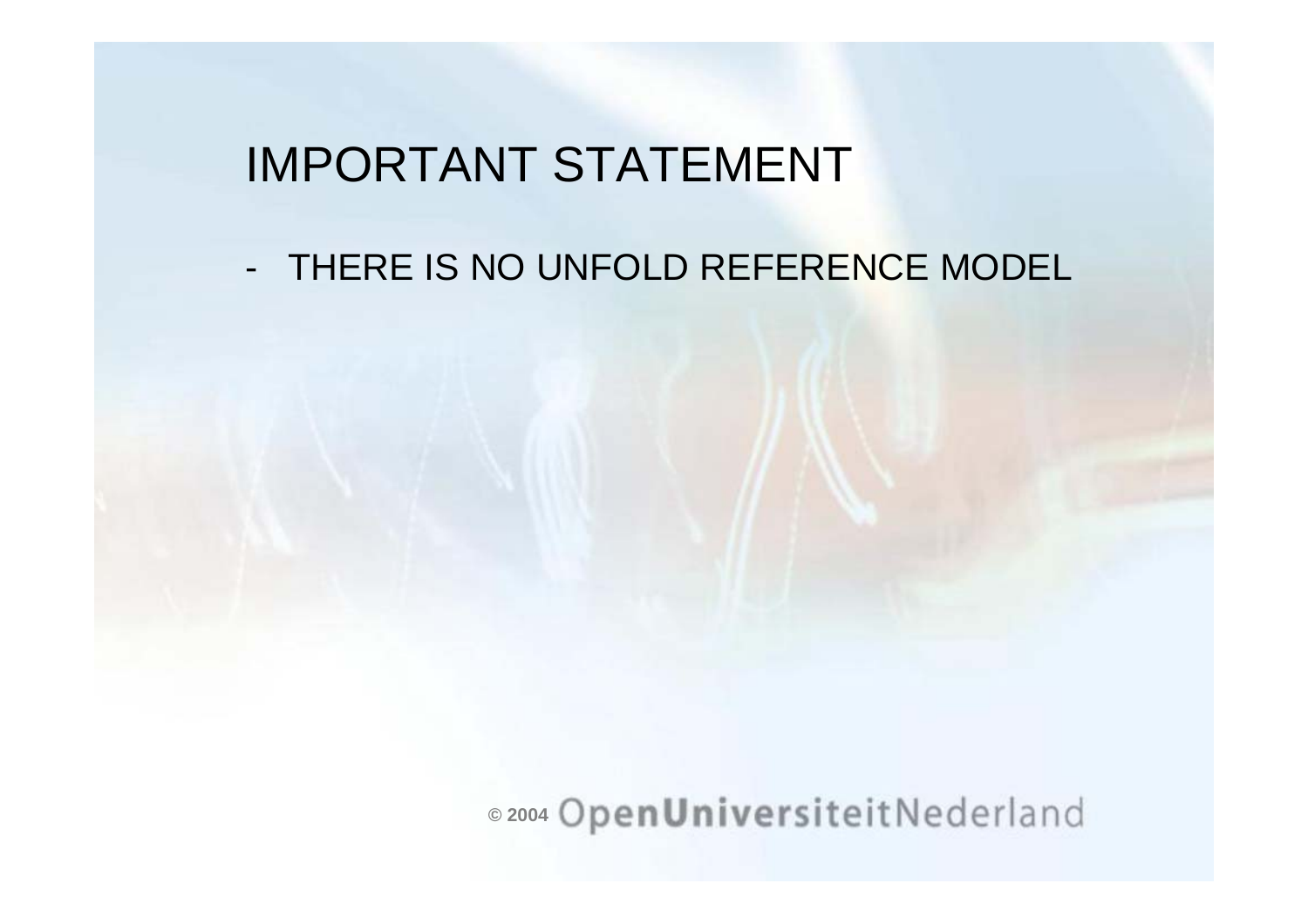#### **Overview**

- -What is UNFOLD?
- - E-learning for multiple learners and flexible pedagogies
- -- How Reference Models can help us reach our destination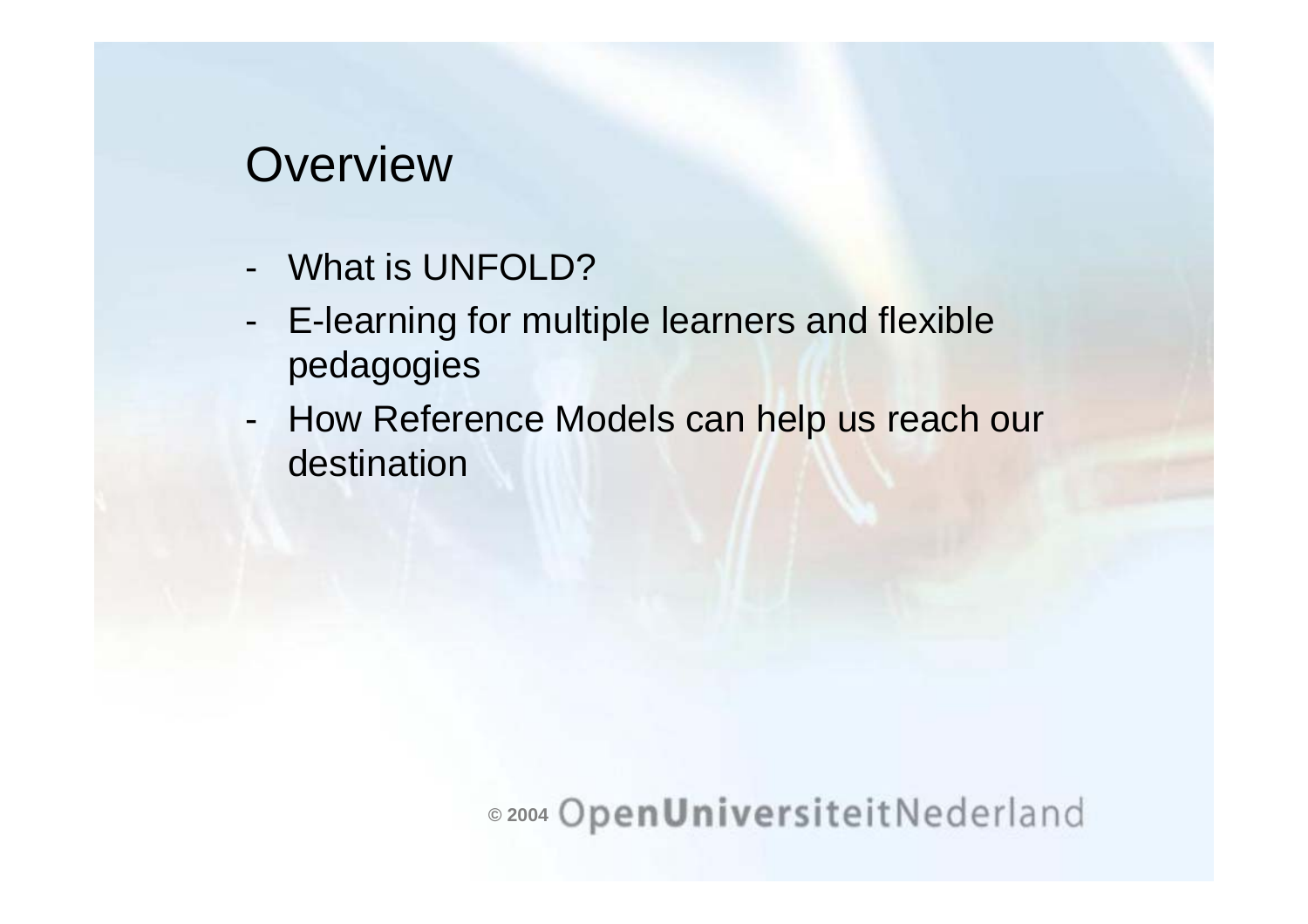## UNFOLD

- -An EU 6<sup>th</sup> Framework project
- - Coordination Action
	- The University of Pompeu Fabra
	- The Open University of the Netherlands,
	- Bolton Institute
	- European Continuing Education Network.
		- Working with lots of other people & projects
- - Goal: supporting the adoption of open eLearning standards for multiple learners and flexible pedagogies
- 1.1.2004 31.12.2005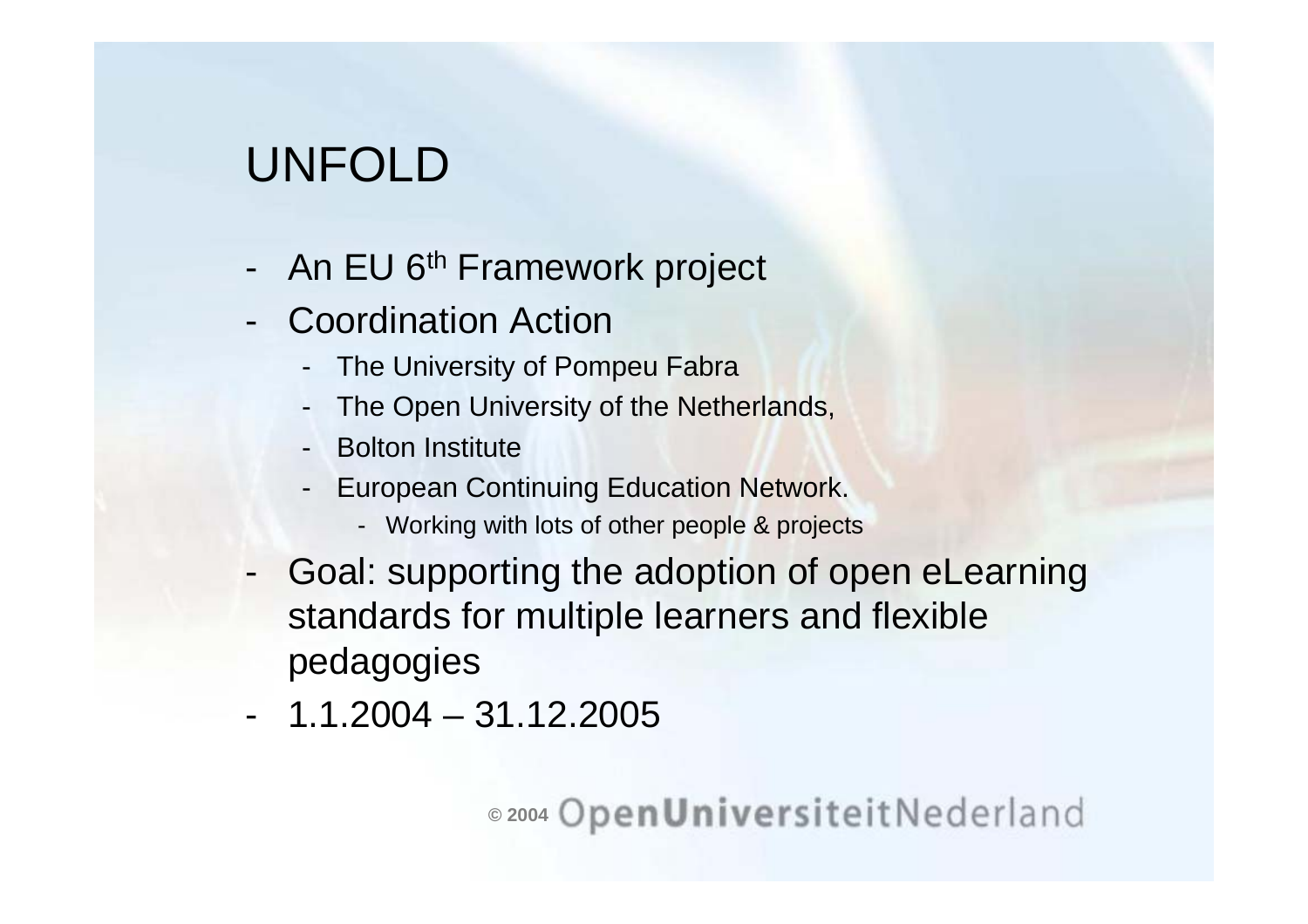## UNFOLD

- - Communities of Practice
	- Teachers and Learning Providers
	- -Learning designers
	- Systems implementers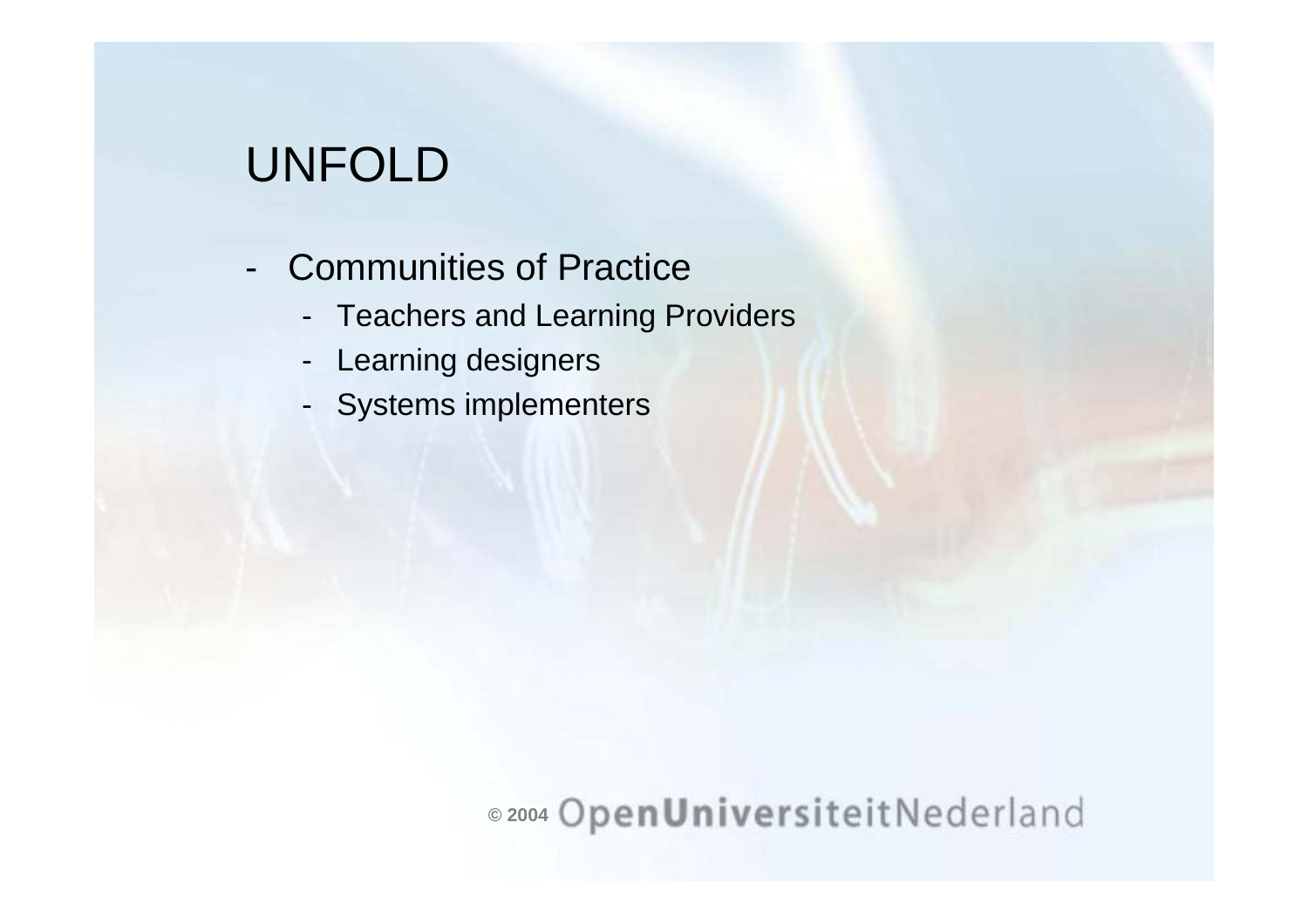### This is only one approach to e-learning

|                                                                                                                                                                                                                                                 | Microsoft Content Viewer - Microsoft Internet Explorer provided by Open Universiteit Nederland<br>$\Box$ e $\times$                                                                                                                                                                                                                                                                                                                                                                                                                                                                                                                                                                                                                                                                                                                                                                                                                                                                                                                    |
|-------------------------------------------------------------------------------------------------------------------------------------------------------------------------------------------------------------------------------------------------|----------------------------------------------------------------------------------------------------------------------------------------------------------------------------------------------------------------------------------------------------------------------------------------------------------------------------------------------------------------------------------------------------------------------------------------------------------------------------------------------------------------------------------------------------------------------------------------------------------------------------------------------------------------------------------------------------------------------------------------------------------------------------------------------------------------------------------------------------------------------------------------------------------------------------------------------------------------------------------------------------------------------------------------|
| Bestand<br>Bewerken Beeld Favorieten Extra                                                                                                                                                                                                      | Help<br>ш                                                                                                                                                                                                                                                                                                                                                                                                                                                                                                                                                                                                                                                                                                                                                                                                                                                                                                                                                                                                                              |
| ↓Vorige ▼ → ▼ ② ② △   ③Zoeken ⊠ Favorieten ④Media ③   B▼ 刍 ⊠ ▼ 目 ⊗                                                                                                                                                                              |                                                                                                                                                                                                                                                                                                                                                                                                                                                                                                                                                                                                                                                                                                                                                                                                                                                                                                                                                                                                                                        |
|                                                                                                                                                                                                                                                 | Adres @ \\\srv-chi-01\Home_0TEC\$\cta\Mijn Documenten\Backups\aaacolin20021220\LT Software\LRN 3\XML Book Example\LRNViewer.htm<br>ᆌ<br>$\partial$ Ganaar<br>Koppelingen <sup>22</sup>                                                                                                                                                                                                                                                                                                                                                                                                                                                                                                                                                                                                                                                                                                                                                                                                                                                 |
| Microsoft LRN Viewer                                                                                                                                                                                                                            |                                                                                                                                                                                                                                                                                                                                                                                                                                                                                                                                                                                                                                                                                                                                                                                                                                                                                                                                                                                                                                        |
| XML in Action - 1st 6 chapters                                                                                                                                                                                                                  |                                                                                                                                                                                                                                                                                                                                                                                                                                                                                                                                                                                                                                                                                                                                                                                                                                                                                                                                                                                                                                        |
| <b>Q</b> Cover                                                                                                                                                                                                                                  | Chapter 1                                                                                                                                                                                                                                                                                                                                                                                                                                                                                                                                                                                                                                                                                                                                                                                                                                                                                                                                                                                                                              |
| LOC Page                                                                                                                                                                                                                                        |                                                                                                                                                                                                                                                                                                                                                                                                                                                                                                                                                                                                                                                                                                                                                                                                                                                                                                                                                                                                                                        |
| Dedication<br>E<br>Acknowledgments                                                                                                                                                                                                              | <b>Understanding Markup Languages</b>                                                                                                                                                                                                                                                                                                                                                                                                                                                                                                                                                                                                                                                                                                                                                                                                                                                                                                                                                                                                  |
| 目<br>Introduction<br><b>Q3</b> Part 1: Introducing XML<br>Chapter 1 -- Understanding Mark<br>目 A Brief History of Markup Langua<br>How Markup Works<br>目<br>Specific and Generalized Markup<br>The Big Markup Picture<br>Chapter 2 -- Enter XML | It's a good guess that you're reading this book because you want to learn how to use XML (Extensible Markup Language). If<br>you are like me, you want to pick up a computer book and start writing code by at least the second or third page. You've<br>probably heard all the hype about how XML will change the Web and bridge gaps among the world's various types of digital<br>information. You're convinced that XML is something you need to learn, and you might be anxious to jump right in and start<br>coding. If you are that type of person, you won't have to wait too long. We'll get into some XML code before the end of the<br>second chapter. But to really understand XML—and after all, that is the goal—you could probably benefit from some<br>background information. These first few chapters provide a framework for the rest of the book—in addition to getting us into a<br>little code. After reading these chapters, you should have a better understanding of and appreciation for XML. Establishing a |
| Part 2: XML Basics<br>Part 3: Putting XML To Work<br>About the Author<br>E<br>E<br>About This Electronic Book                                                                                                                                   | framework is especially important with XML for a couple of reasons:<br>• You might not be familiar with some concepts utilized by markup languages. The information in these chapters will help get<br>you up to speed on the basics of these languages and how they work.                                                                                                                                                                                                                                                                                                                                                                                                                                                                                                                                                                                                                                                                                                                                                             |
| About Microsoft Press<br>E                                                                                                                                                                                                                      | • You might have experience using HTML (Hypertext Markup Language) or SGML (Standard Generalized Markup<br>Language). You should understand how XML differs from these two languages and what makes it such a powerful<br>alternative (or complement, depending on how you use it).                                                                                                                                                                                                                                                                                                                                                                                                                                                                                                                                                                                                                                                                                                                                                    |
|                                                                                                                                                                                                                                                 | In many ways, XML represents a fundamental shift in the way information is delivered on the Web. While XML might not be as<br>"flashy" as some of the other new Web technologies, it has the potential to have as much impact on Web delivery as HTML did<br>several years ago. In this chapter, you'll begin to see why an extensible language like XML is necessary. We'll look at a brief<br>background of text markup and how it works. We'll also examine differences between some of the more common markup<br>languages.                                                                                                                                                                                                                                                                                                                                                                                                                                                                                                        |
| $\overline{\phantom{a}}$ Close Outline<br><b>Chapter 1 -- Understanding Markup Languages</b>                                                                                                                                                    |                                                                                                                                                                                                                                                                                                                                                                                                                                                                                                                                                                                                                                                                                                                                                                                                                                                                                                                                                                                                                                        |
| d: Lokaal intranet<br><b>B</b> Gereed                                                                                                                                                                                                           |                                                                                                                                                                                                                                                                                                                                                                                                                                                                                                                                                                                                                                                                                                                                                                                                                                                                                                                                                                                                                                        |
|                                                                                                                                                                                                                                                 |                                                                                                                                                                                                                                                                                                                                                                                                                                                                                                                                                                                                                                                                                                                                                                                                                                                                                                                                                                                                                                        |
| <b>OPO</b> 3 W.S 图LT 图LT @LR @H<br>anstart    [1] 2] 2] 3] 3] 3] 4] 2] 四 回 回 回 @ 4 7 半 Q 3 %<br>咬び皿@ふの区<br>9:53                                                                                                                                 |                                                                                                                                                                                                                                                                                                                                                                                                                                                                                                                                                                                                                                                                                                                                                                                                                                                                                                                                                                                                                                        |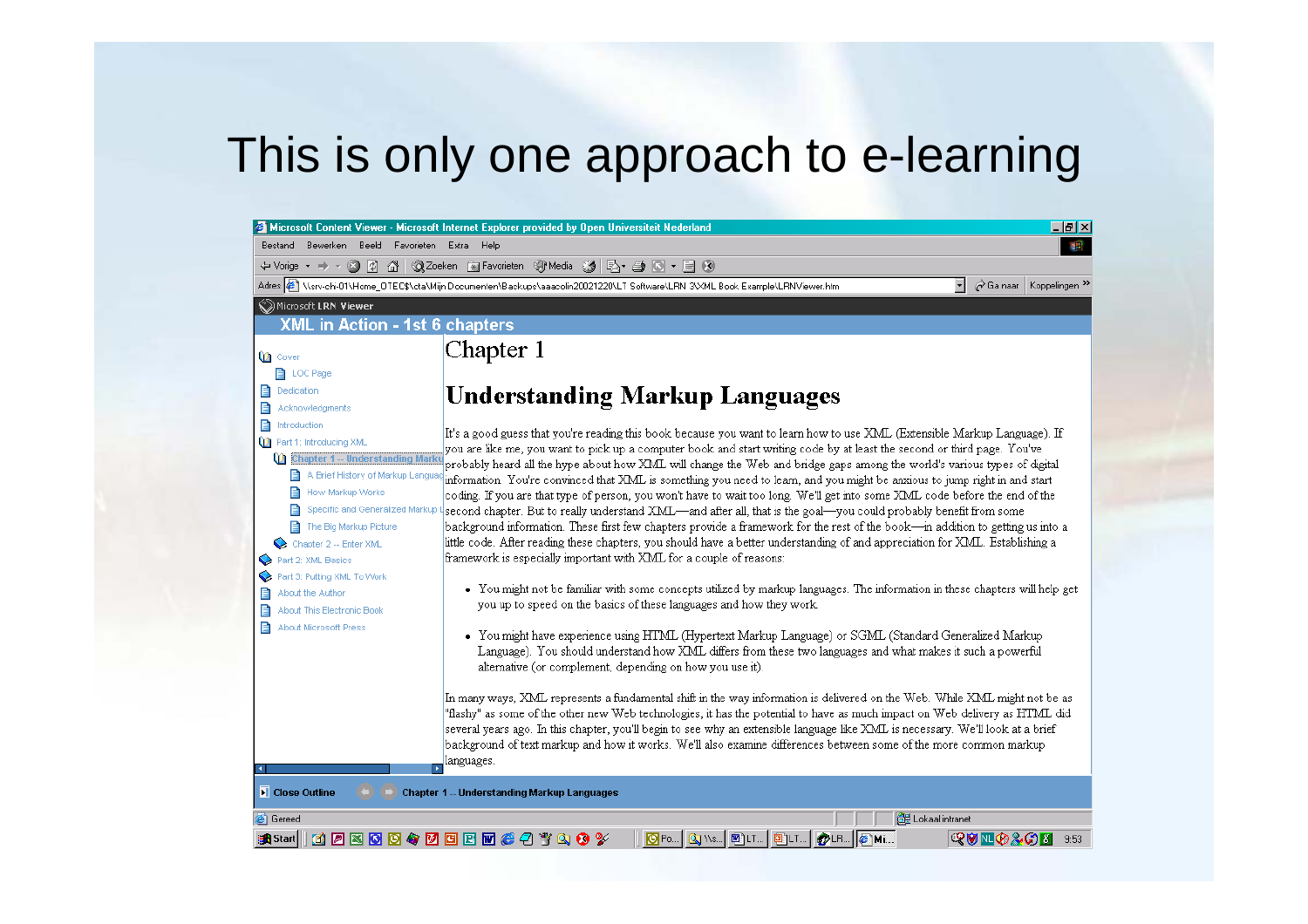# Multiple learners, flexible pedagogies *Open all hours ….*

- - Individually, learners give their opinion on the new UK licensing laws, entering a few sentences to motivate their thoughts;
- This process is monitored and ended by the tutor for the group as a whole;
- Learners can then see the responses of others and reflect on their opinion;
- -Learners then enter personal reflections on all responses;
- $-$  The tutor receives all responses and personal reflections once the have been entered and gives feedback on the responses and reflections, finishing the learning activity on a per learner basis.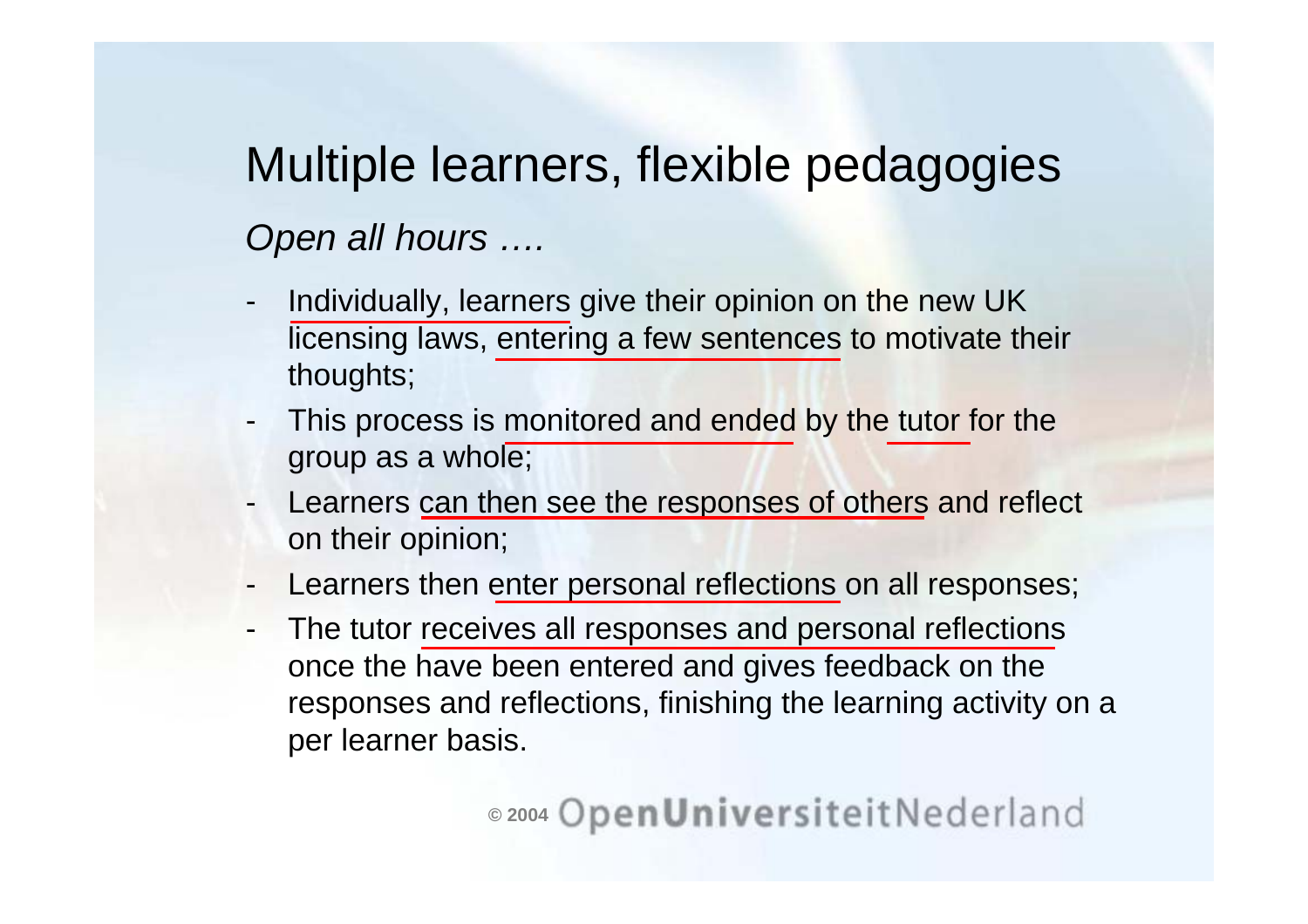#### Grouping, interaction, sharing, …

- -"Students are presented with some information on Italian Wines. The tutor is available to take questions via an online chat session…"
- $\blacksquare$ "The lecturer posts a problem on the bulletin board. Each group of learners elects a spokesperson who summarises the problem and clarifies …."
- "Think about your experiences as a school child, creating three statements which should be typed into a document and stored on the shared space. Once this is done, …."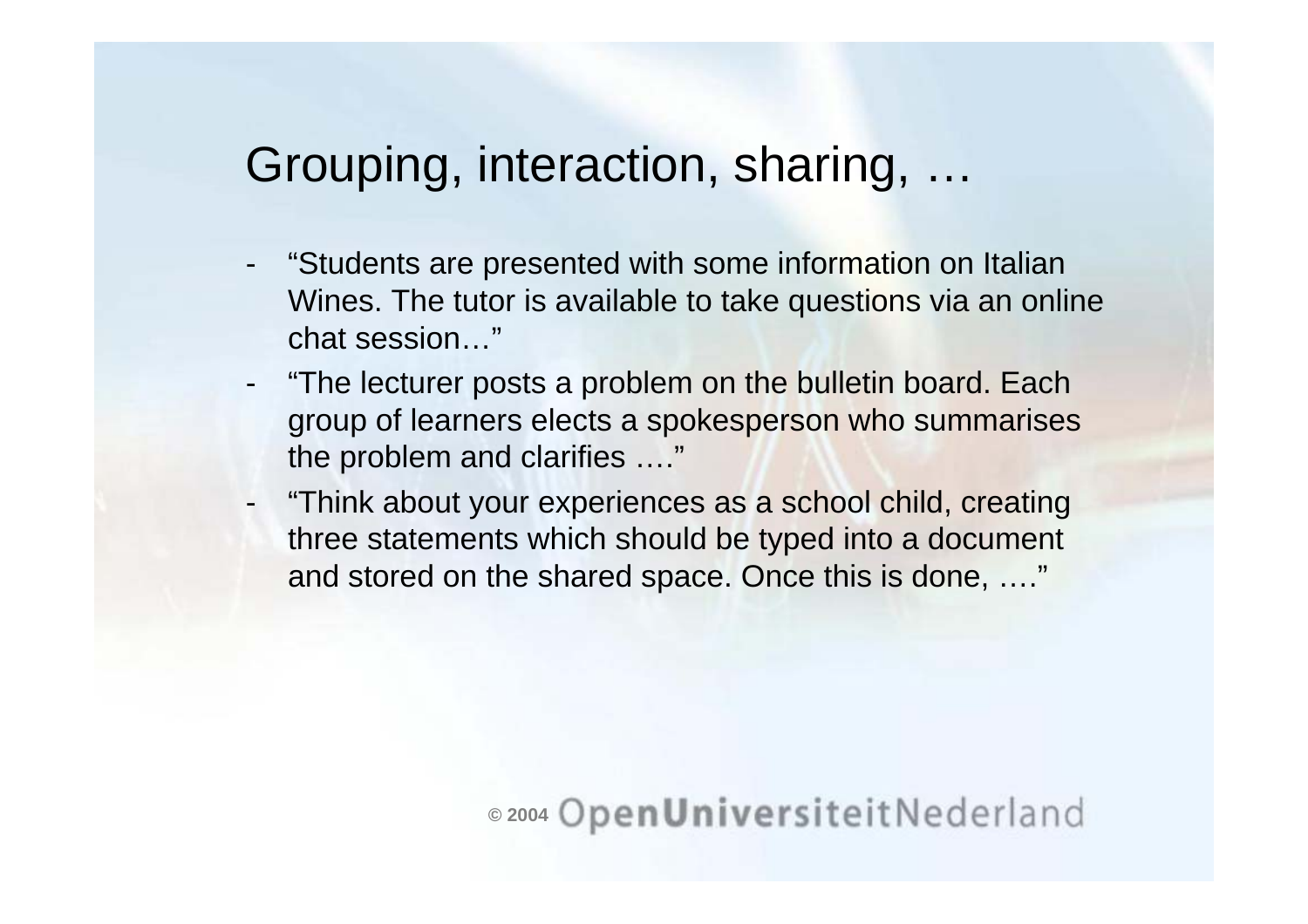#### Enter IMS Learning Design

-Who does what, when, with which learning resources and services, to achieve particular learning objectives.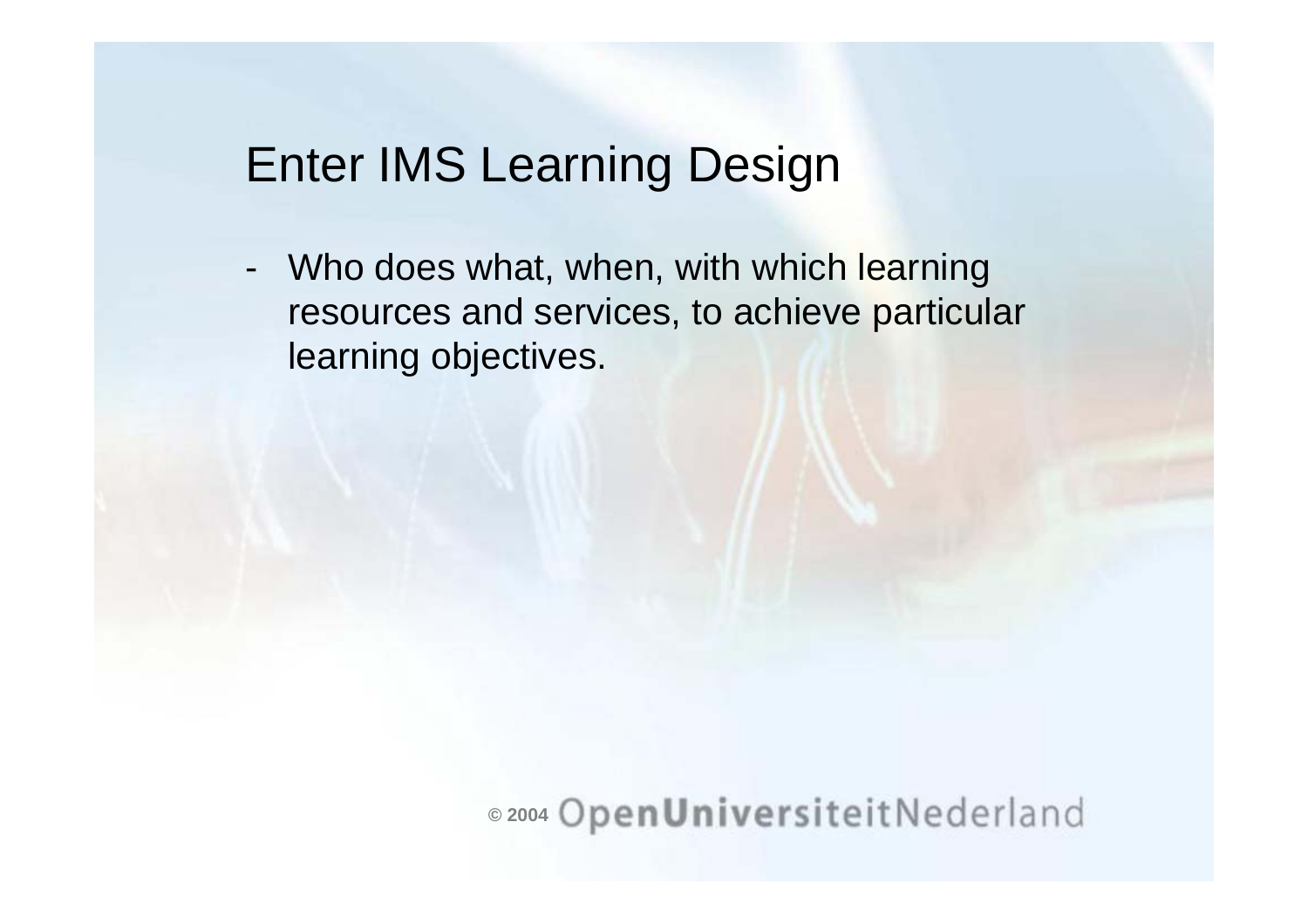#### Specify away …

- - Great …
	- I'll just knock up a Unit of Learning in which learners undergo an intake test
	- The results will be used to vary the activities subsequently available.
	- - There'll be a chat facility in there so that the learners can request assistance from their mentor.
	- They can then use the shared writing tool to create a report on the activities they've carried out
	- Once the reports have been posted to the forum, I'll get them to each run the simulation and have extra coaching be given to those who take longer than an hour to develop a model
- Now I'll just press go …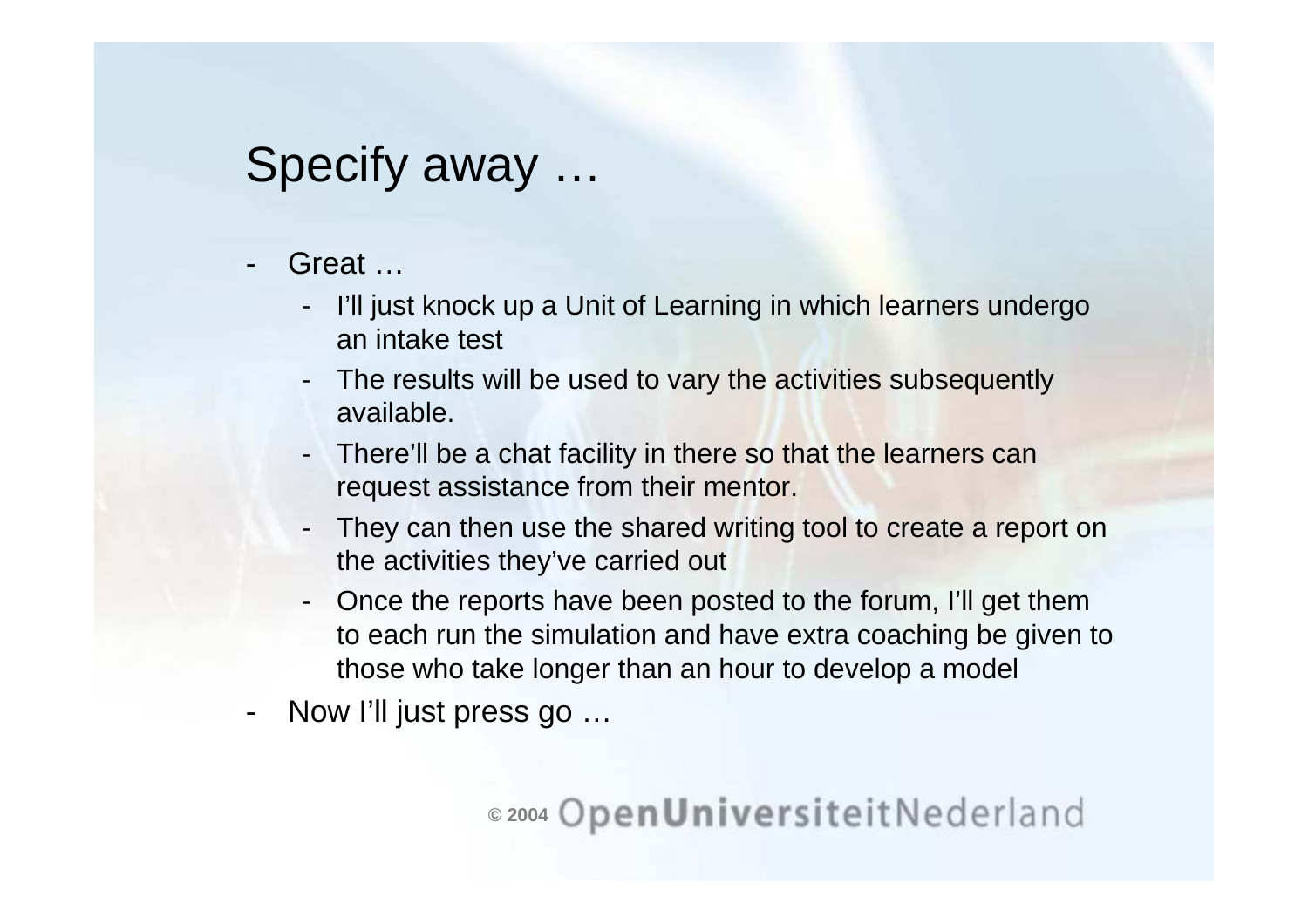## Hitting the Wall

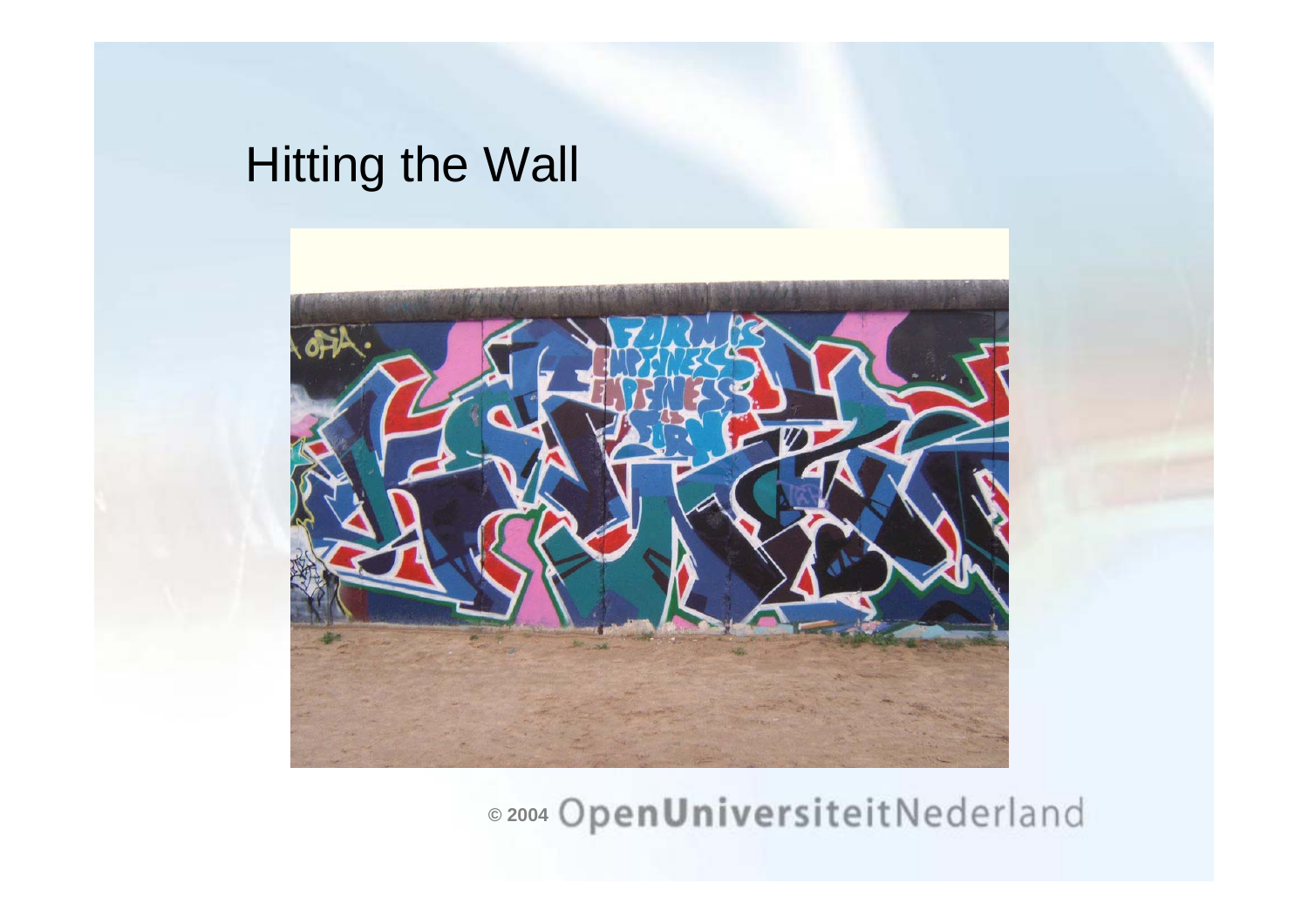## You'll be needing

- An assessment service
- -- A learning flow service
- -- A simulation engine
- A chat service
- A forum service
- -An e-portfolio service
- etc
- - And some magic so that all this gets configured, read from, written to, …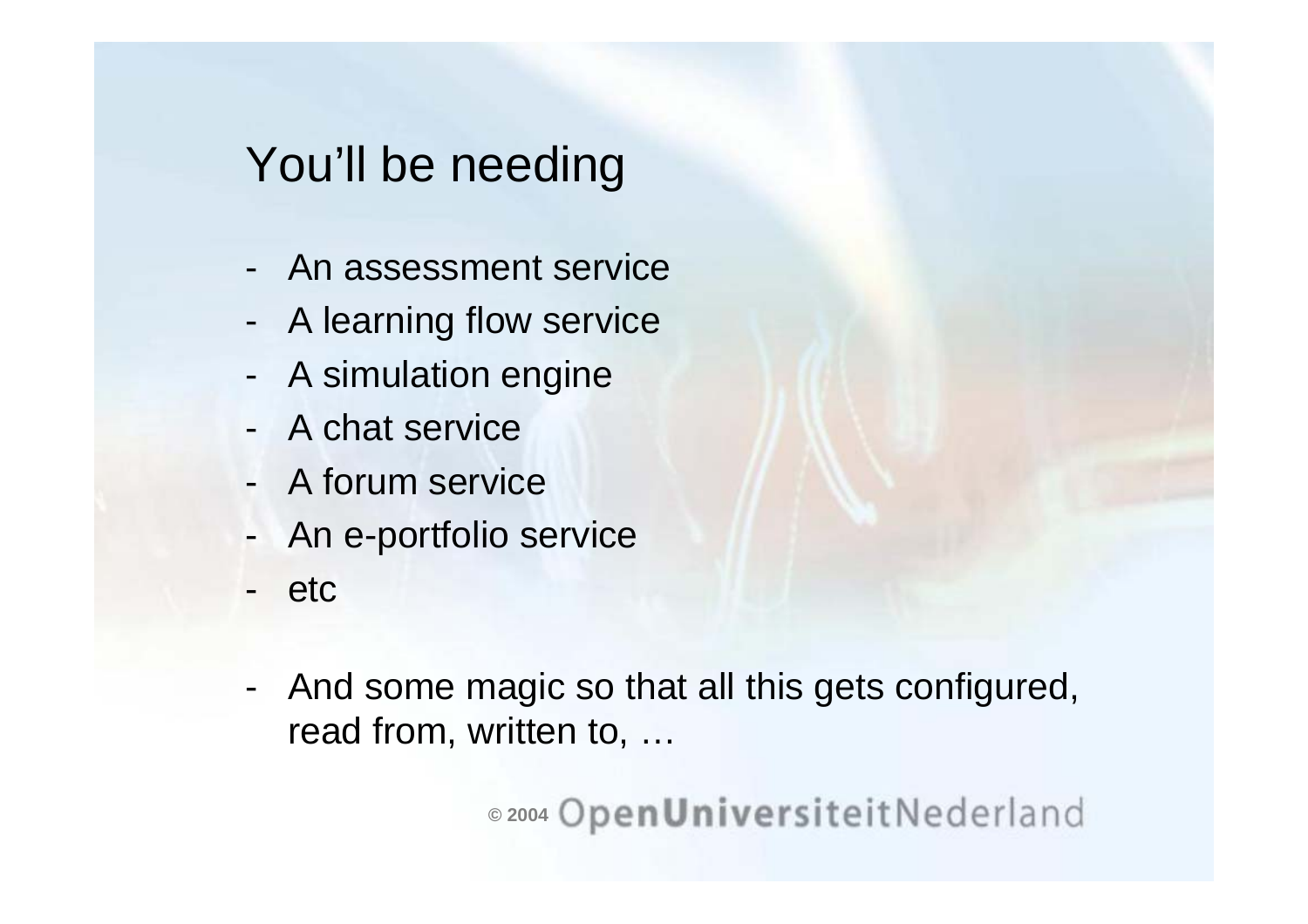#### How can Reference Models help?

- "… 'reference models' [help] members of the community to collaborate on the development of service components that meet their needs"
	- - The e-Framework for Education and Research: An Overview, Olivier, Roberts, Blinco, 2005
- -"A Reference Model Orchestrates &/or Choreographs components
	- Orchestration: several services working together for a user
	- Choreography: several users working together"
	- Bill Olivier, LADiE presentation: "Service Framework Reference Models"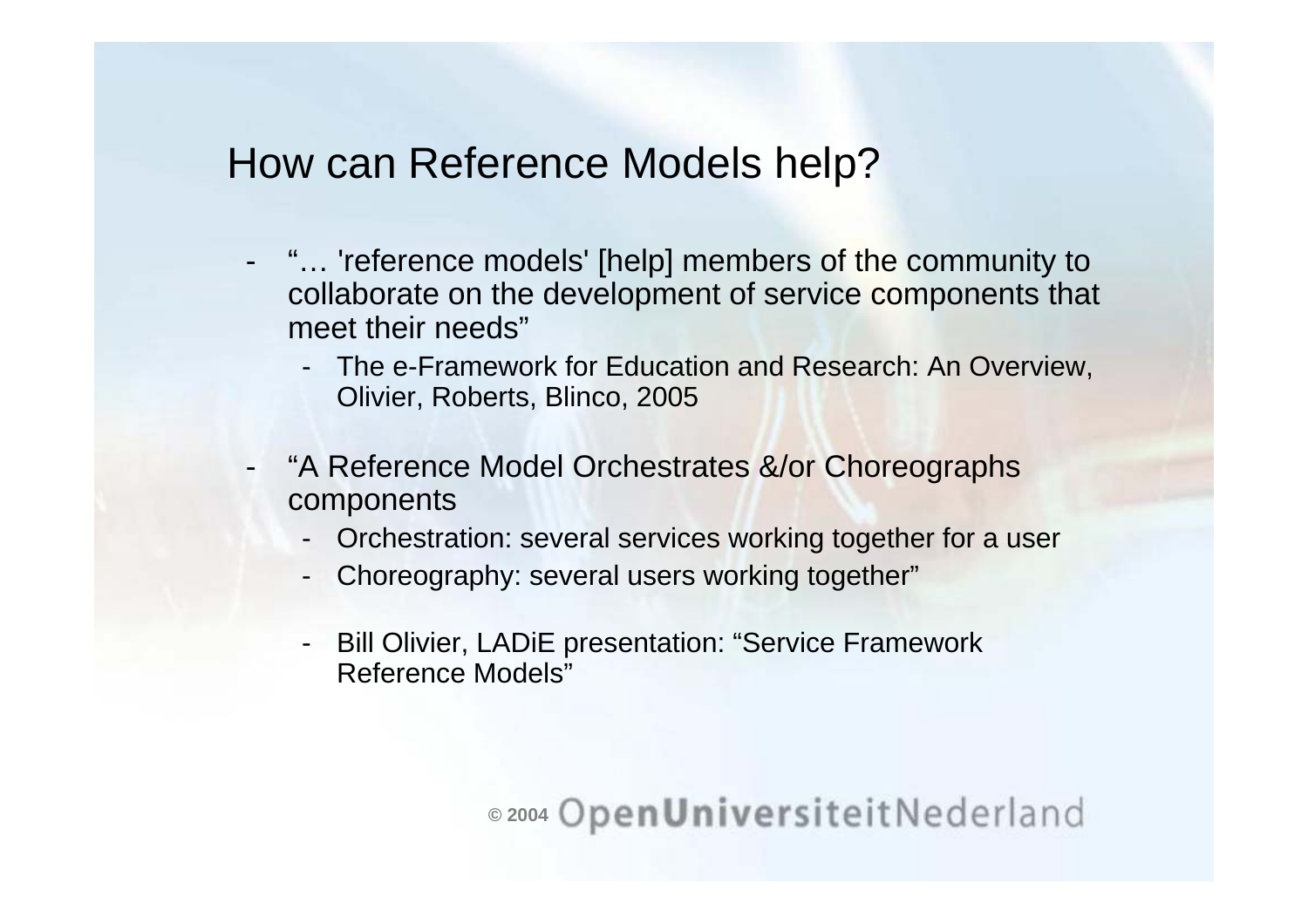#### How can Reference Models help?

- -What have we got covered today? What not?
- $\blacksquare$ Where does application/component X fit?
- Which data is where and how does it get from A to B?
- $\blacksquare$  Dividing up work
	- You develop that, we'll develop this, and we'll both buy that
- What will my institution need to cope with?
	- -What is out of scope
- - In which order are we going to address things?
	- Roadmap: in 2007 we'll introduce e-Portfolios
- Interaction with the JISC community (reference models, Personal Learning Environments work, ….) to reflect on our own world view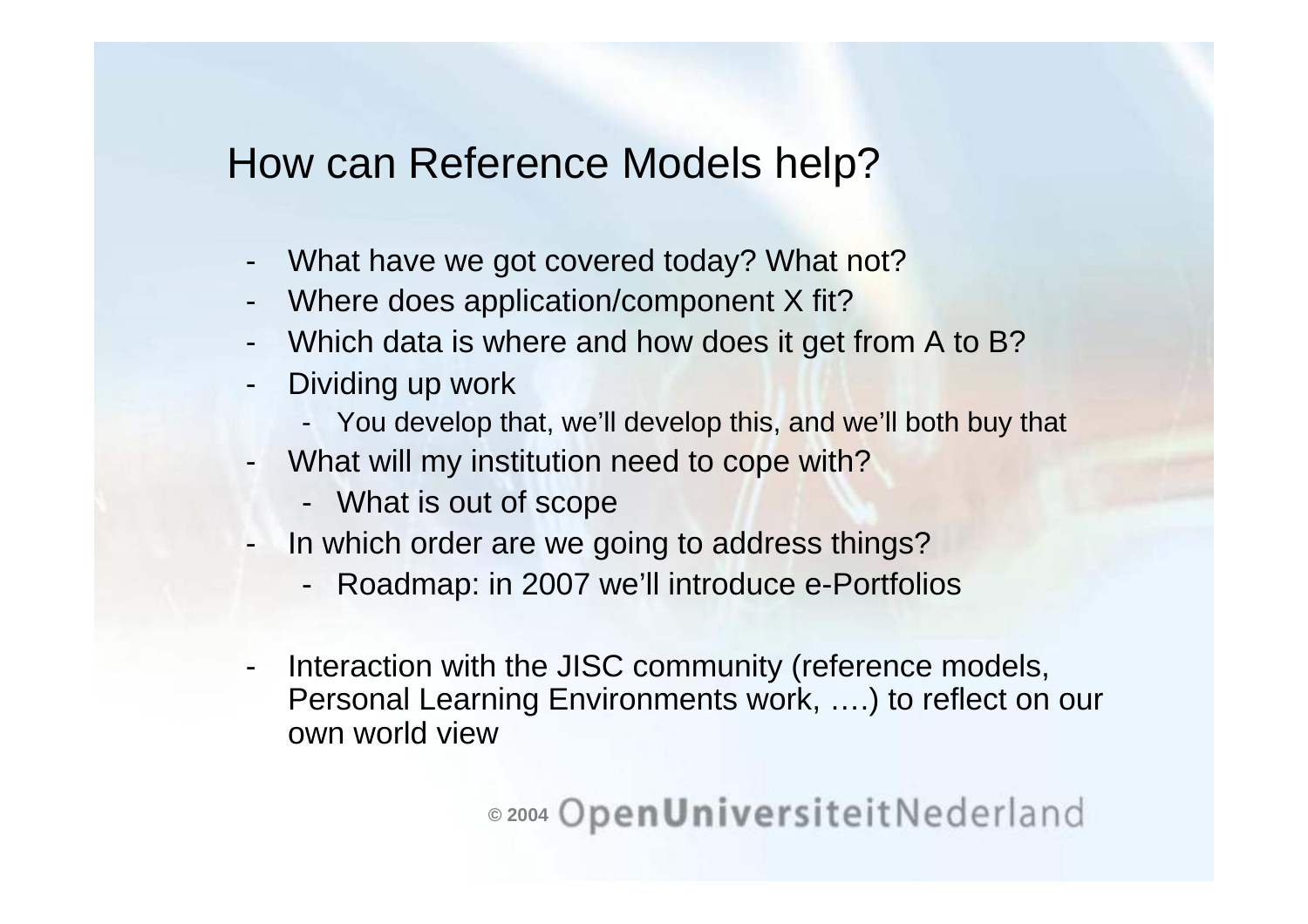## Mapping e-learning world

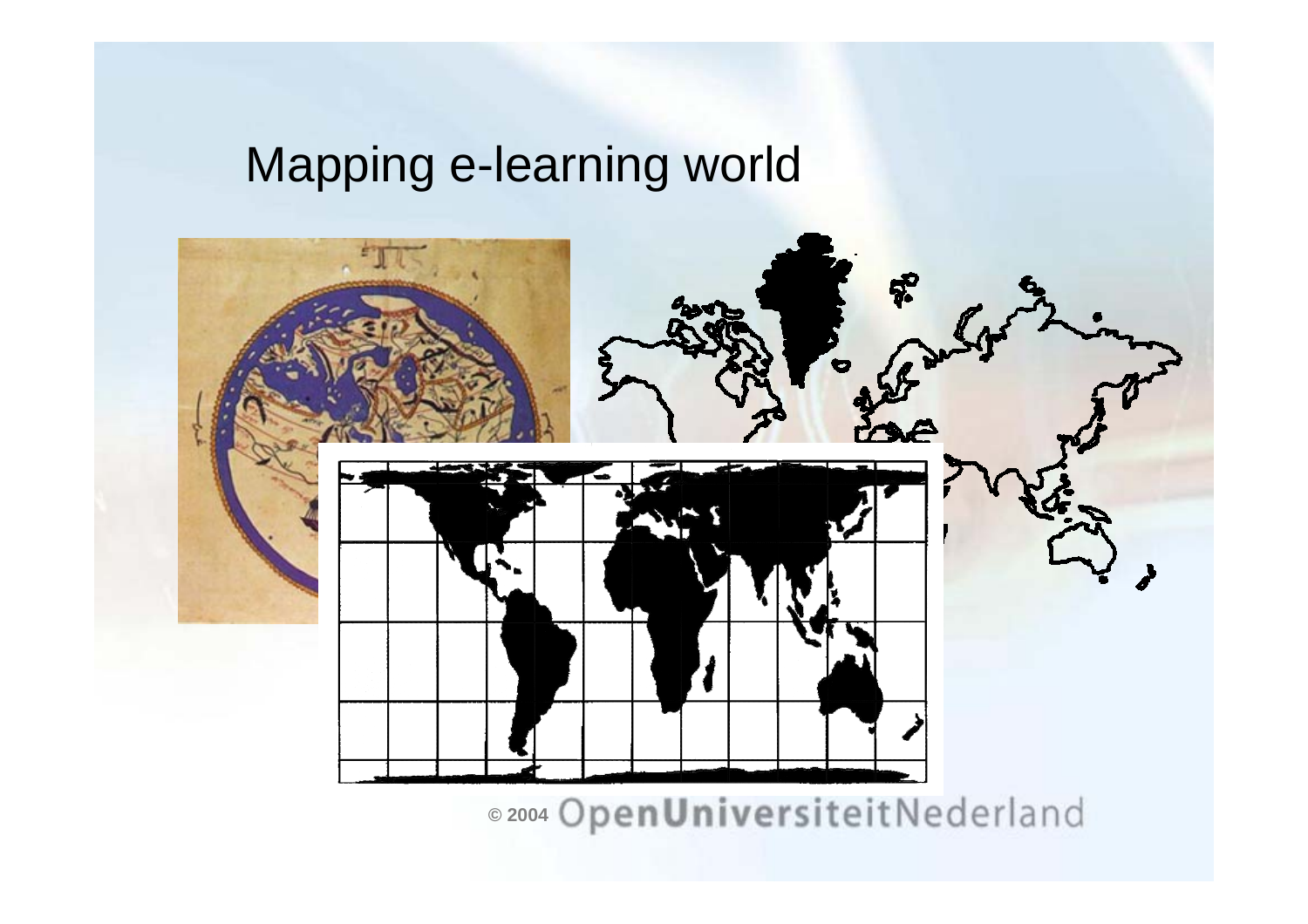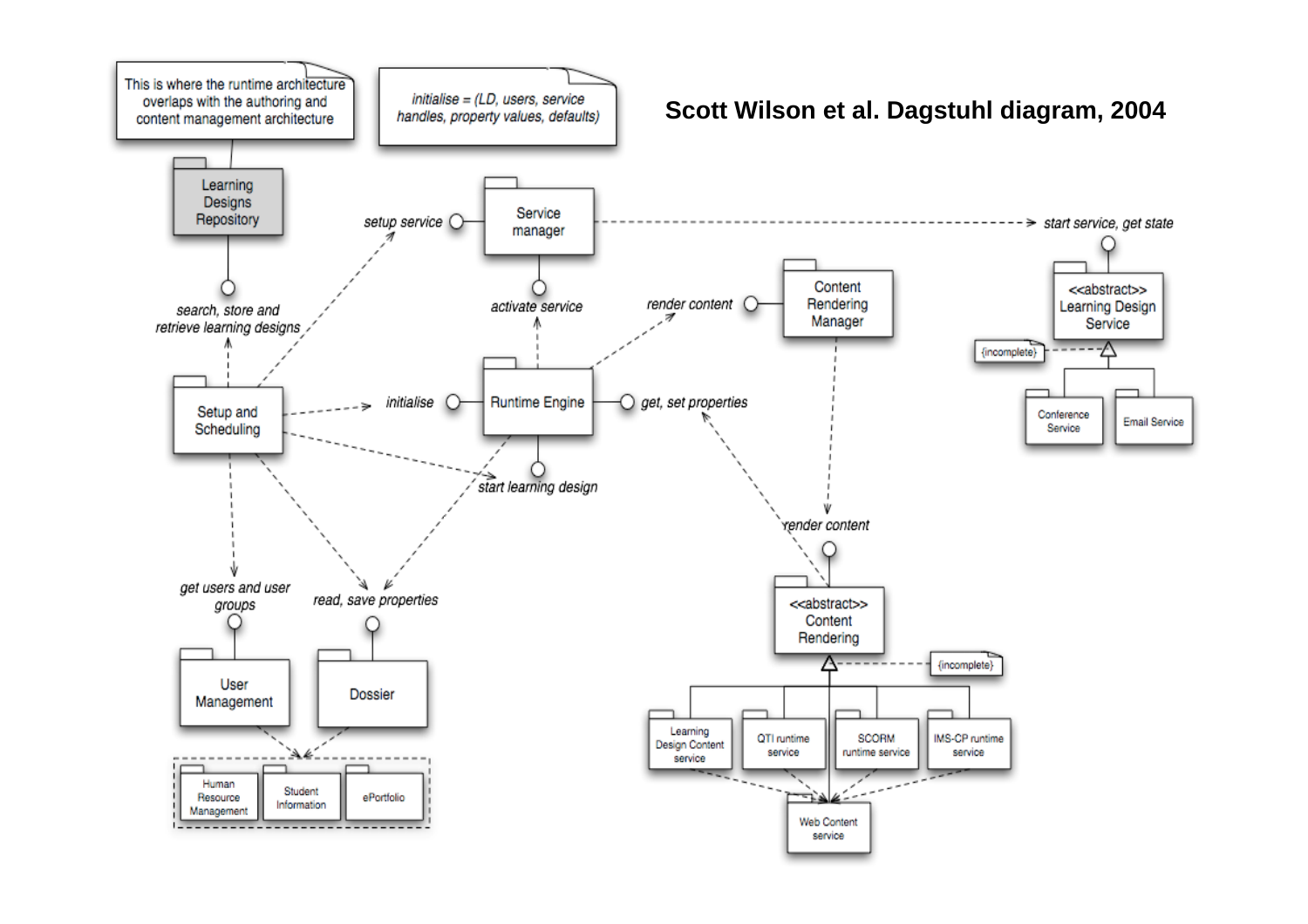#### **Scott Wilson et al. Berlin diagram, 2005**

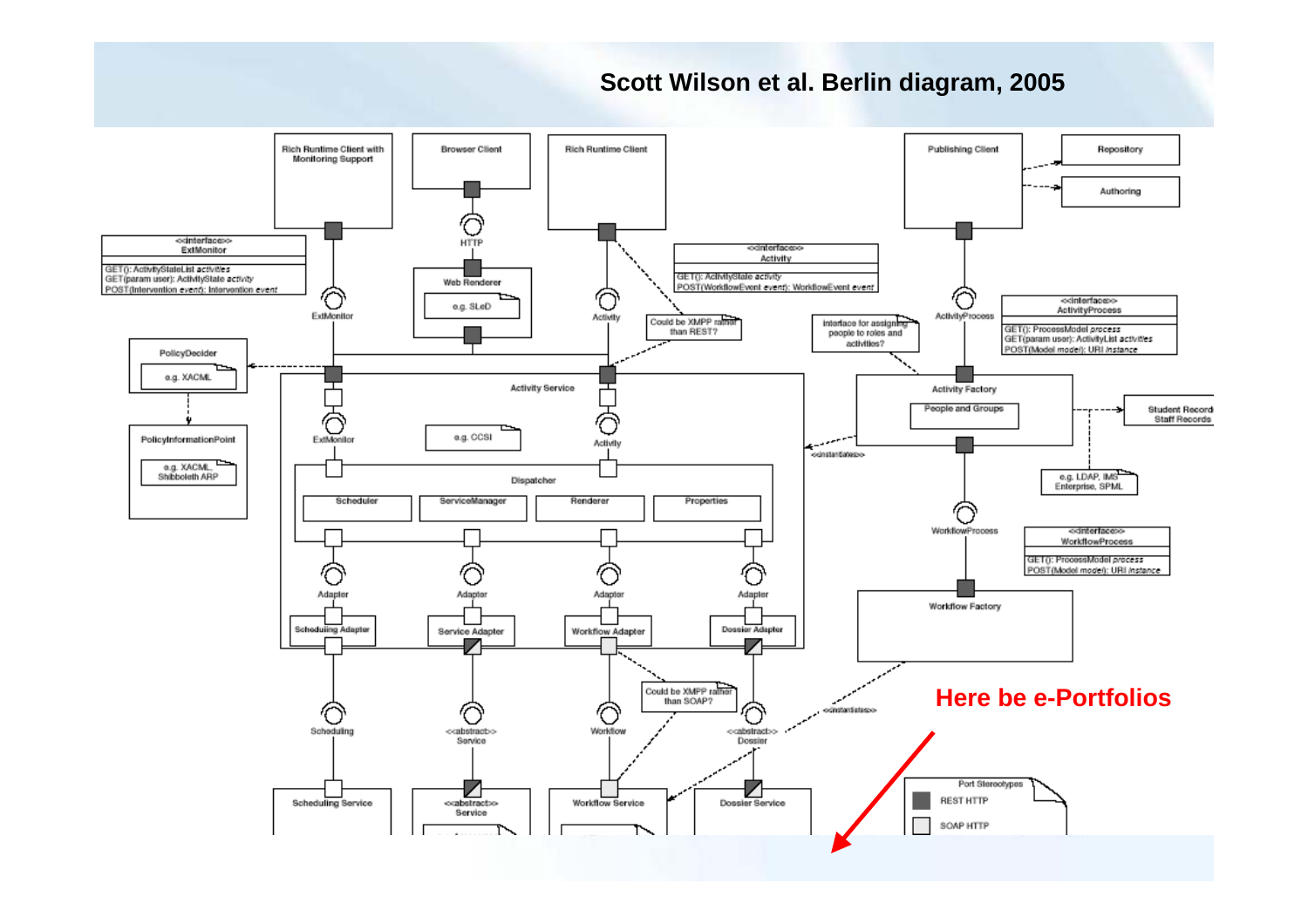#### Rounding off

- $\blacksquare$  Educational systems for multiple learners and flexible pedagogies requires Reference Models
	- Dealing with lots of different info/services over long periods of time and within and between institutions
- - Good links between ELF/e-Framework/Reference Models and UNFOLD communities of practice
	- CETIS, OUUK, others
- -Just starting to get up a steam as UNFOLD folds
- -But good news …
- - A new Integrated Project, **TENCompetence**, will be drawing on the Reference Model work to help guide the development of an infrastructure for lifelong competence development.